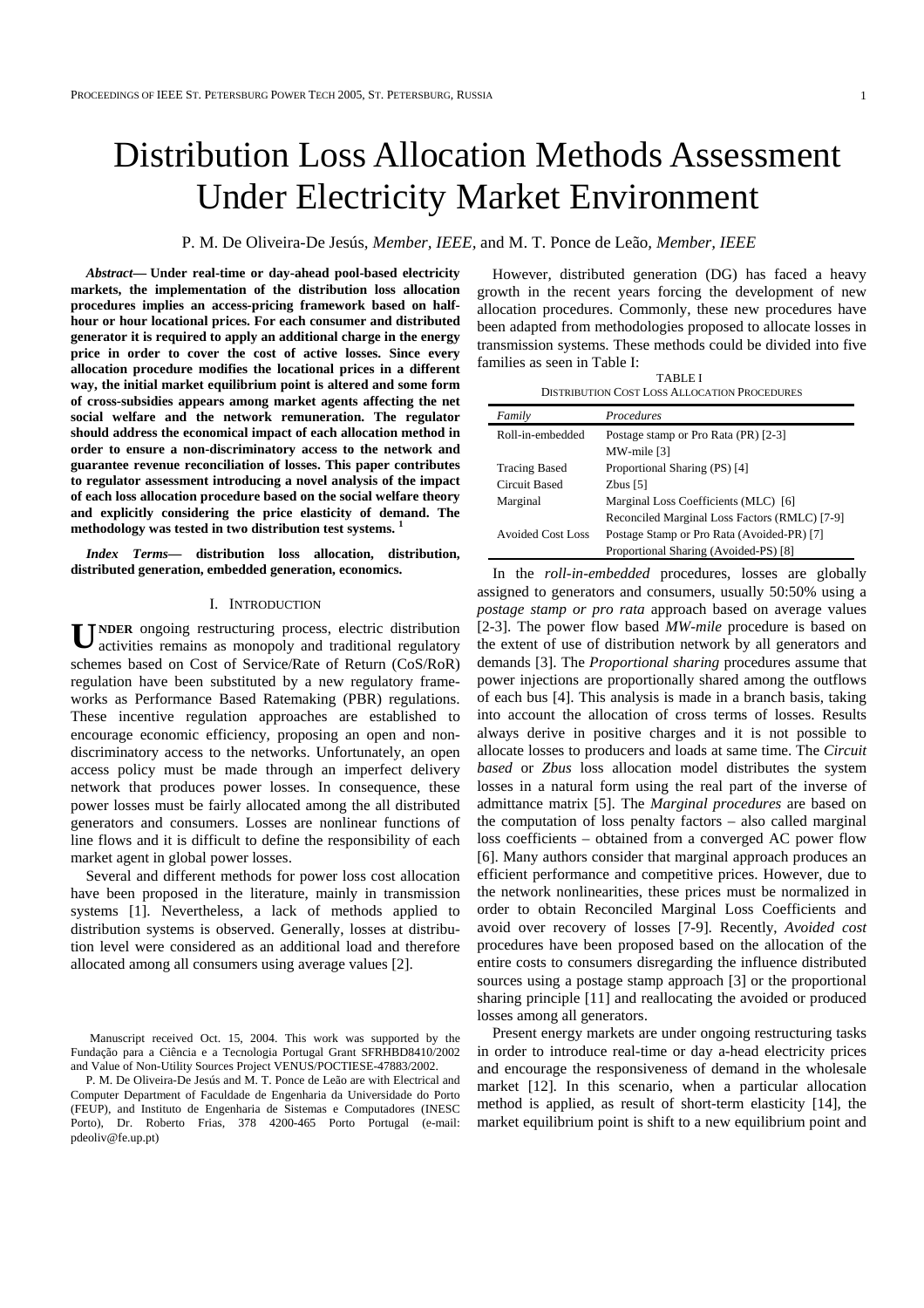some form of cross-subsidies appears among market agents affecting the net social welfare and network remuneration.

Regulatory agencies may address the economical impact of allocation methods in order to ensure a non-discriminatory access to the network and guarantee revenue reconciliation of losses of the distribution utility. This paper tries to contribute to regulatory assessment introducing a methodology to evaluate the impact of each distribution loss allocation procedure in realtime energy markets based in the social welfare theory [13][14]. The proposed methodology is applied in two steps:

- a) Loss allocation at given market equilibrium point for each procedure and considering different levels of penetration of distributed generation into distribution networks.
- b) Computation of new equilibrium points for each allocation procedure and distributed generation penetration levels, taking into account some elasticity at demand-side in order to evaluate social welfare and network remuneration level for comparison purposes.

The methodology has been tested in an illustrative 3-bus network and a real 28-bus distribution system with two distributed producers.

## II. DISTRIBUTION LOSS ALLOCATION PROCEDURES

A loss allocation procedure distributes the total active power losses *L* among all distributed generators and consumers in agreement with the following relationship:

$$
L = \sum_{i=1}^{n} L_{Gi} + \sum_{i=1}^{n} L_{Di}
$$
 (1)

where

*LGi* active power loss allocated to generators of bus *i*;

*LDi* active power loss allocated to demands of bus *i*.

As general rule, it is defined that positive losses signify that market agents (producers and consumers) are charged by power losses. Conversely, negative losses mean that market agents must be rewarded by power losses.

It is must be stressed that unlike transmission methods, all distribution loss allocation procedures require a reference bus previously defined in the interconnection point of distribution network with the transmission system. In these reference buses no loss compensation is done. Losses are assigned only to consumers and distributed generators.

In this section, a detailed description of each methodology applied in this paper is presented.

## *A. Roll-in-embedded Procedures*

## *.- Postage Stamp or Pro Rata (PR)*

 The postage stamp or pro rata [2-3] procedure uses average values to allocate 50% of losses to the demands and 50% to generators, that is:

$$
L_{Gi} = 50\% \times L \times P_{Gi} / P_G , \quad K_{Gi} = 0.5LP_G \quad i, ..., n \quad (2)
$$

$$
L_{Di} = 50\% \times L \times P_{Di} / P_D \,, \quad K_{Di} = 0.5LP_D \quad i, ..., n \tag{3}
$$

# *.- Power Flow based MW-mile (MW-mile)*

The MW-mile procedure [3] allocates 50% of losses to the demands and 50% to generators and it is based on the extent of use of distribution network. Then, the allocation charge by use of the network *T* applied to each demand and generator is expressed as:

$$
T_{Di} = \sum_{k=1}^{m} F_{Dik} l_k
$$
 (4)

$$
T_{Gi} = \sum_{k=1}^{m} F_{Gki} l_k
$$
 (5)

where,

 $\alpha_i^{down}$  $\alpha$ <sub>*i*</sub>

 $F_{Dkj}$  power flow in branch k due to demand *i* (MW)<br> $F_{Gki}$  power flow in branch k due to generator *i* (MW) power flow in branch k due to generator *i* (MW)

 $l_k$  length of branch k (miles)

*m* number of branches

Losses allocated are given by:

$$
L_{Di} = 50\%LT_{Di} / \sum_{j=1}^{m} T_{Dj} \qquad i, ..., n \tag{6}
$$

$$
L_{Gi} = 50\%LT_{Gi} / \sum_{j=1}^{m} T_{Gj} \qquad i, ..., n \qquad (7)
$$

# *B. Proportional Sharing Procedure (PS)*

Proportional sharing methods [5] are based on the tracing of gross line flows. This method assumes that the system is fed by the actual generation. Generation dispatch remains unchanged and nodal demands must be slightly modified in order to accomplish Kirchoff's laws. However, it is not possible to allocate losses to generators and demands at the same time. Generally, upstream looking algorithm is applied to allocate 50% power losses between generators and a downstream looking algorithm to allocate the other 50% of power losses among demands.

*1) Downstream looking algorithm* 

The total power gross flow  $P_i^{gross}$  (i.e. the sum of all outflows at bus *i*) may be expressed as:

$$
P_i^{gross} = P_{Gi} + \sum_{j \in \alpha_i^{down}} \delta_{ji} P_j^{gross} \delta_{ji} = P_{ji}^{gross} / P_j^{gross} \ i = 1, ..., n \ (8)
$$
where.

 power flow leaving bus *i*;  $\sum_{j \in \alpha_i^{down}} \delta_{ji} P_j^{gross}$ 

set of buses receiving power from bus *i*;

Equation (8) constitutes a system of linear equations written as:  $A_d P^{gross} = P_G$  (9)

Then, gross demand at bus *i*, is expressed:

$$
P_{Gi}^{gross} = \frac{P_{Gi}}{P_i} \sum_{j=1}^{n} \left[ A_{dij}^{\perp} \right] P_{Dj} \qquad i = 1,...,n \qquad (10)
$$

and power losses allocated to demand are:

$$
L_{Gi} = P_{Gi}^{gross} - P_{Gi} \qquad i = 1, ..., n \qquad (11)
$$

*2) Upstream looking algorithm* 

The total power gross flow  $P_i^{gross}$  (i.e. the sum of all inflows at bus *i*) may be expressed as:

$$
P_i^{gross} = P_{Gi} + \sum_{j \in \alpha_i^{up}} \delta_{ji} P_j^{gross} \delta_{ji} = P_j^{gross} / P_j^{gross} i = 1, ..., n (12)
$$
  
where.

 power flow reaching bus *i* from lines connected it;  $\sum_{j \in \alpha_i^{up}} \delta_{ji} P_j^{gross}$ 

 set of buses from which power flows toward bus *i*;  $\alpha_i^{up}$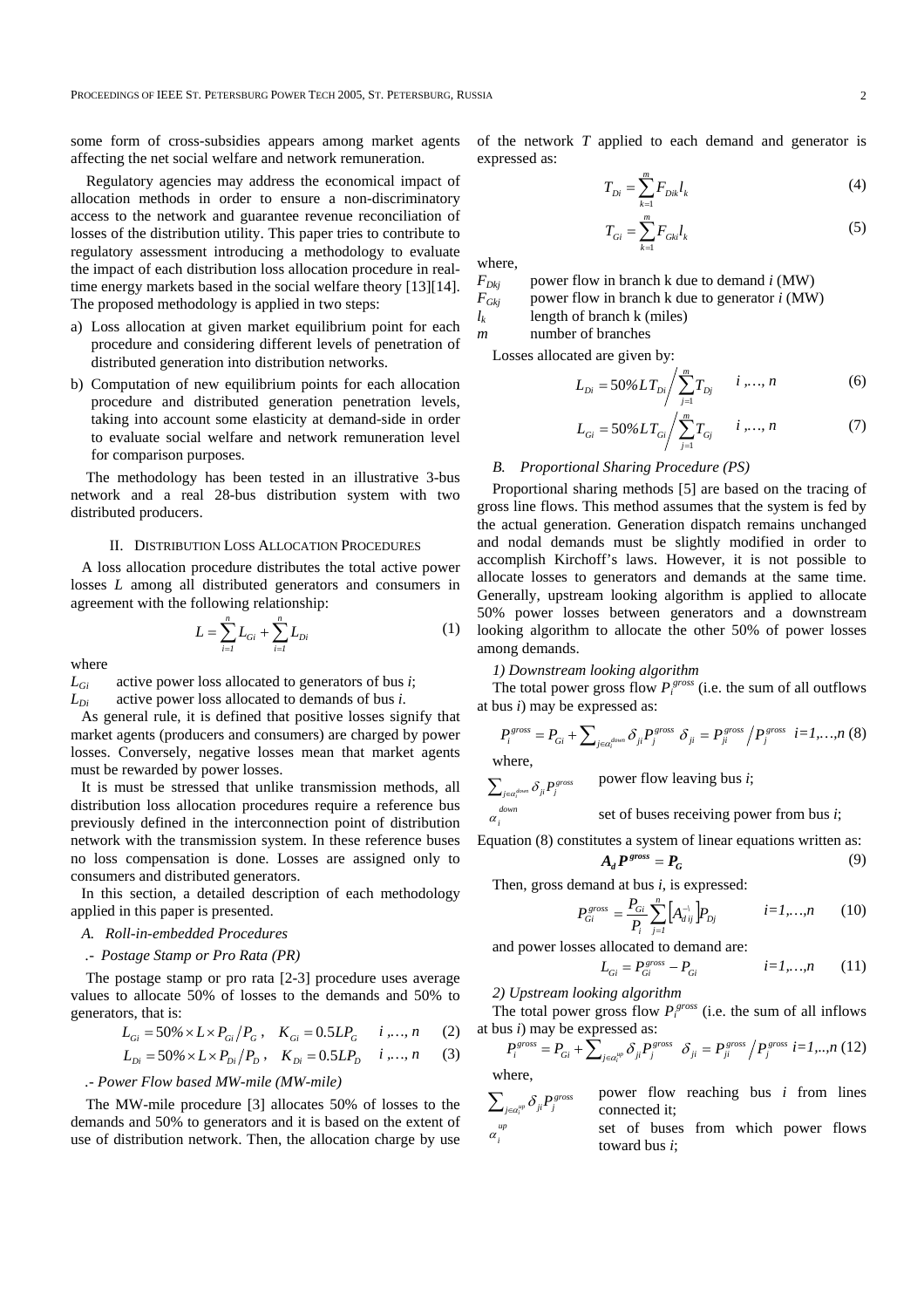PROCEEDINGS OF IEEE ST. PETERSBURG POWER TECH 2005, ST. PETERSBURG, RUSSIA 3

Equation 
$$
(12)
$$
 constitutes a system of equations written as:

$$
A_u P^{gross} = P_G \tag{13}
$$

Then, gross demand at bus *i*, is expressed:

$$
P_{Di}^{gross} = \frac{P_{Di}}{P_i} \sum_{j=1}^{n} \left[ A_{uij}^{\setminus} \right] P_{Gj} \qquad i=1,...,n \qquad (14)
$$

and power losses allocated to demand are:

$$
L_{Di} = P_{Di}^{gross} - P_{Di} \qquad i=1,...,n \qquad (15)
$$
  
C. Circuit Based Allocation (Zbus)

The circuit based loss allocation model [5] distributes the system losses *L* among *n* buses of the network according to:

$$
L = \sum_{i=1}^{n} L_i \tag{16}
$$

The *Li* components are obtained from the real part of the inverse of admittance matrix *Y*=*G*+*jB*, *Zbus* =  $Y<sup>1</sup>$  = *R*+*jX* using the following general expression:

$$
L_i = \Re \left[ I_i^* \left( \sum_{j=1}^n R_{ij} I_j \right) \right] \qquad i = 1, ..., n \qquad (17)
$$

where,  $I_i = (S_i * / V_i^*)$ .

where,

In general, if a given bus  $i$  has both generation  $P_{Gi}$  and demand  $P_{Di}$ , the allocation loss component  $L_i$  can be further assigned in a *pro rata* manner.

$$
L_{Gi} = (1 - \gamma_i)L_i, \ L_{Di} = \gamma_i L_i \qquad i = 1,...,n \qquad (18)
$$

$$
\gamma_i = P_{Di} / P_{Gi} + P_{Di} \qquad i = 1,...,n \qquad (19)
$$

## *D. Marginal Loss Cost Procedure (MLC)*

Under incremental analysis, power losses can be allocated to producers and consumers simultaneously through Marginal Loss Coefficients (MLCs) that measure the change in power losses due to the incremental change in power injections in each bus of the network:

$$
MLC_i^P = \frac{\partial L}{\partial (P_{Gi} - P_{Di})} \qquad MLC_i^Q = \frac{\partial L}{\partial (Q_{Gi} - Q_{Di})} \tag{20}
$$

 The standard chain rule is applied in the calculation of MLCs using intermediate variables, voltages and angles obtained from a converged AC power flow [6]:

$$
\begin{bmatrix}\n\frac{\partial P_1}{\partial \theta_1} & \frac{\partial P_2}{\partial \theta_1} & \cdots & \frac{\partial P_n}{\partial \theta_l} & \frac{\partial Q_2}{\partial \theta_1} & \cdots & \frac{\partial Q_n}{\partial \theta_l} \\
\frac{\partial P_1}{\partial \theta_2} & \frac{\partial P_2}{\partial \theta_2} & \cdots & \frac{\partial P_n}{\partial \theta_l} & \frac{\partial Q_2}{\partial \theta_2} & \cdots & \frac{\partial Q_n}{\partial \theta_l} \\
\vdots & \vdots & \ddots & \vdots & \vdots & \ddots & \vdots \\
\frac{\partial P_1}{\partial \theta_1} & \frac{\partial P_2}{\partial \theta_2} & \cdots & \frac{\partial P_n}{\partial \theta_n} & \frac{\partial Q_1}{\partial \theta_1} & \frac{\partial Q_1}{\partial \theta_1} & \cdots & \frac{\partial Q_n}{\partial \theta_l} \\
\frac{\partial Q_1}{\partial \theta_2} & \frac{\partial Q_1}{\partial \theta_2} & \cdots & \frac{\partial Q_n}{\partial \theta_n} & \frac{\partial Q_1}{\partial \theta_1} & \frac{\partial Q_1}{\partial \theta_1} & \cdots & \frac{\partial Q_n}{\partial \theta_l} \\
\frac{\partial Q_1}{\partial \theta_2} & \frac{\partial Q_1}{\partial \theta_2} & \cdots & \frac{\partial Q_n}{\partial \theta_n} & \frac{\partial Q_1}{\partial \theta_2} & \frac{\partial Q_2}{\partial \theta_2} & \cdots & \frac{\partial Q_n}{\partial \theta_l} \\
\frac{\partial P_1}{\partial \theta_2} & \frac{\partial P_2}{\partial \theta_2} & \cdots & \frac{\partial P_n}{\partial \theta_n} & \frac{\partial Q_1}{\partial \theta_2} & \frac{\partial Q_2}{\partial \theta_2} & \cdots & \frac{\partial Q_n}{\partial \theta_n}\n\end{bmatrix}\n\begin{bmatrix}\n\frac{\partial L}{\partial \theta_1} \\
\frac{\partial L}{\partial \theta_2} \\
\frac{\partial L}{\partial \theta_1} \\
\frac{\partial L}{\partial \theta_2} \\
\frac{\partial L}{\partial \theta_2} \\
\frac{\partial L}{\partial \theta_2} \\
\frac{\partial L}{\partial \theta_1} \\
\frac{\partial L}{\partial \theta_2} \\
\frac{\partial L}{\partial \theta_2} \\
\frac{\partial L}{\partial \theta_2} \\
\frac{\
$$

 The general system of linear equations is solved eliminating the columns and rows correspondent to slack and PV buses:  $MLC^{P}_{sl} = MLC^{Q}_{sl} = MLC^{Q}_{pv} = 0$  and entries of the transpose of Jacobean and the right-hand vector are:

$$
\frac{\partial P_i}{\partial \theta_j} = V_i V_j \Big[ G_{ij} \sin(\theta_i - \theta_j) - B_{ij} \cos(\theta_i - \theta_j) \Big]
$$
 (22)

$$
\frac{\partial P_i}{\partial \theta_i} = -B_{ii}V_i^2 - \sum_{j=1}^n V_i V_j \Big[ G_{ij} \sin(\theta_i - \theta_j) - B_{ij} \cos(\theta_i - \theta_j) \Big] \tag{23}
$$

$$
\frac{\partial P_i}{\partial V_j} = V_i \Big[ G_{ij} \cos(\theta_i - \theta_j) + B_{ij} \sin(\theta_i - \theta_j) \Big] \tag{24}
$$

$$
\frac{\partial P_i}{\partial V_i} = G_{ii} V_i + \sum_{j=1}^n V_j \Big[ G_{ij} \cos(\theta_i - \theta_j) + B_{ij} \sin(\theta_i - \theta_j) \Big] \tag{25}
$$

$$
\frac{\partial Q_i}{\partial \theta_j} = -V_i V_j \Big[ G_{ij} \cos(\theta_i - \theta_j) + B_{ij} \sin(\theta_i - \theta_j) \Big]
$$
(26)

$$
\frac{\partial Q_i}{\partial \theta_i} = -G_{ii}V_i^2 + \sum_{j=1}^n V_i V_j \Big[ G_{ij} \cos(\theta_i - \theta_j) + B_{ij} \sin(\theta_i - \theta_j) \Big] \tag{27}
$$

$$
\frac{\partial Q_i}{\partial V_j} = V_i \Big[ G_{ij} \sin(\theta_i - \theta_j) - B_{ij} \cos(\theta_i - \theta_j) \Big] \tag{28}
$$

$$
\frac{\partial Q_i}{\partial V_i} = -B_{ii}V_i + \sum_{j=1}^n V_j \Big[ G_{ij} \sin(\theta_i - \theta_j) - B_{ij} \cos(\theta_i - \theta_j) \Big] \tag{29}
$$

$$
\frac{\partial L}{\partial \theta_i} = 2 \sum_{j=1}^n V_i V_j G_{ij} \sin(\theta_i - \theta_j)
$$
\n(30)

$$
\frac{\partial L}{\partial V_i} = 2 \sum_{j=1}^n G_{ij} \left[ V_i - V_j \cos(\theta_i - \theta_j) \right]
$$
\n(31)

 First computations of losses allocated to generators and demands connected to bus *i* are, respectively:

$$
L_{Gi} = -P_{Gi} \cdot MLC_i^P \qquad i=1,...,n \qquad (32)
$$

$$
L_{Di} = P_{Di} \cdot MLC_i^P \qquad i=1,...,n \qquad (33)
$$

## *E. Reconciled Marginal Loss Cost Allocation (RMLC)*

 However, as result of nonlinearity of losses the sum of allocated losses does not match with the actual losses of the system.

$$
\sum_{i=1}^{n} L_{G_i} + \sum_{i=1}^{n} L_{D_i} > L \tag{34}
$$

where

$$
L = \frac{1}{2} \sum_{i=1}^{n} \sum_{j=1}^{n} G_{ij} \Big[ V_i^2 + V_j^2 - 2V_i V_j \cos(\theta_i - \theta_j) \Big] \qquad (35)
$$

 Therefore, losses allocated must be normalized [7-9] through a reconciliation factor  $k<sub>o</sub>$ .

$$
L_{Gi} = P_{Gi} \cdot k_o \cdot MLC_i^P \qquad i=1,...,n \qquad (36)
$$

$$
L_{Di} = -P_{Di} \cdot k_o \cdot MLC_i^P \qquad i=1,...,n \qquad (37)
$$

where

$$
k_o = \frac{L}{\sum_{i=1}^{n} L_{G_i} + \sum_{i=1}^{n} L_{D_i}}
$$
(38)

## *F. Avoided Cost Loss Procedures (Avoid PR and Avoid PS)*

 More recently, another procedure has been proposed based on the concept of avoided cost [10-11]. This approach consists in allocating the entire losses to consumers disregarding the influence of distributed generators using the pro rata (Avoided-PR) approach [10] or the proportional sharing principle (Avoided-PS) [11]. Afterwards, the avoided or formed losses are reallocated among distributed generators using the same allocation procedure.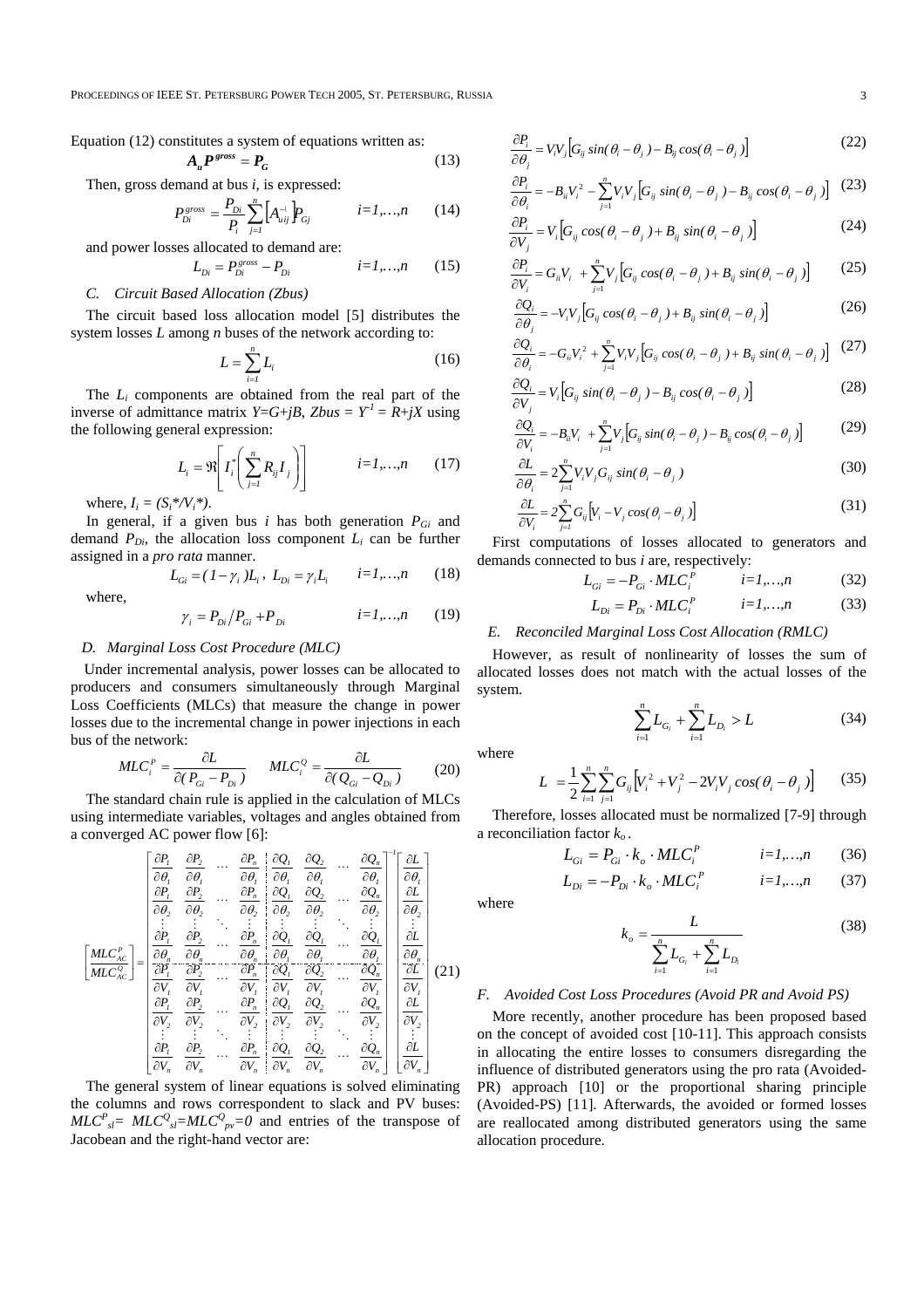PROCEEDINGS OF IEEE ST. PETERSBURG POWER TECH 2005, ST. PETERSBURG, RUSSIA 4

## III. SOCIAL WELFARE ANALYSIS

The key idea introduced in this article is that an energy market requires some elasticity at demand-side to be efficient [1]. Thus, if a given cost allocation procedure is applied, due to the elasticity of demand the equilibrium point is altered affecting economic variables as the distribution network remuneration, the production and consumer surplus and therefore the global social welfare [13].

Under real-time or day-ahead markets, an adequate price framework to allocate power losses are based on hourly locational prices. For each consumer and producer it is required to apply an additional charge in the energy cost in order to cover the cost of active losses. For each procedure *k,* new prices could be computed and applied to consumers and producers using the following expressions:

$$
\rho_{Di}^k = \lambda_{syst} \left( 1 + L_{Di}^k / P_{Di}^k \right) \qquad i = 1, ..., n; \ k = 0, ..., 8 \qquad (39)
$$

$$
\rho_{Gi}^{k} = \lambda_{syst} \left( 1 - L_{Gi}^{k} / P_{Gi}^{k} \right) \qquad i = 1, ..., n; \ \ k = 0, ..., 8 \qquad (40)
$$

where,  $\lambda_{syst}$  is the system market price.

The new prices produce an elastic response at demand-side, reaching a new consumption level given by the following linear function:

$$
\rho_{Di}^k = \rho_{Di}^{\max} - m_{Di} P_{Di}^k \qquad i = 1, ..., n; \quad k = 0, ..., 8 \tag{41}
$$

where  $\rho^{max}_{\rho i}$  is the maximum price willing to pay by load *i* and  $m_{Di}$  is the slope of demand curve obtained form specified price elasticity of demand <sup>ε</sup>*Di* at given operation point  $(\rho^o_{Di}, P^o_{Di})$ .

$$
\varepsilon_{Di} = \frac{\Delta P_D / P_{Di}^0}{\Delta \rho / \rho_{Di}^0} = \frac{1}{m_{Di}} \cdot \frac{\rho_{Di}^0}{P_{Di}^0} \qquad i, ..., n \qquad (42)
$$

Subsequently, a power flow must be performed in order to obtain the power losses incurred in the system due to changes at demand side produced by each allocation method.

Finally, in agreement with the economic theory [14][15] for every new equilibrium point, social welfare parameter are computed as the sum of producer surplus and consumer surplus and distribution network remuneration as the difference between the network revenues and expenses:

$$
SW^k = \sum_{i=1}^n \left[ \underbrace{B_i(P_{Di}^k) - \underbrace{\rho_{Di}^k P_{Di}^k}_{\text{Eepenses}} \right] + \sum_{i=1}^n \left[ \underbrace{\rho_{Gi}^k P_{Gi}^k - C_i(P_{Gi}^k)}_{\text{Revements}} \right] \tag{43}
$$

$$
NR^{k} = \underbrace{\sum_{i=1}^{n} \rho_{Di}^{k} P_{Di}^{k}}_{\text{Revements}} - \underbrace{\sum_{i=1}^{n} \rho_{Gi}^{k} P_{Gi}^{k}}_{\text{Expenses}}
$$
(44)

 Variable production costs of distributed generators are expressed in a quadratic form

$$
C_i(P_{Gi}) = a_i P_{Gi} + b_i P_{Gi}^2 \t i, ..., n \t (45)
$$

Consumer benefit is obtained from a linear demand curve given in equation (41) applying the general definition [14]:

$$
B_i(P_{Di}) = \int \rho_{Di}(P_{Di}) \cdot dP_{Di} = \rho_{Di}^{\max} P_{Di} - \frac{1}{2m_{Di}} P_{Di}^2 \quad i, ..., n \quad (46)
$$

## IV. CASE STUDY

The proposed methodology has been tested in two cases. Firstly, in an illustrative three-bus test network and finally a 28 bus distribution system with two distributed generators.

# *A. Case N° 1: Three-bus network*

In Fig. 1 the one-line diagram of a three-bus test network is presented. A 5MW-rated wind generator is connected to bus 2. Load demands connected to bus 2 and 3 have 2MW and 3.5MW, respectively. Line data is given in per unit considering  $S_{BASE}=10MVA$  and  $V_{BASE}=10kV$ . Bus 1 corresponds with the interconnection bus with the transmission system.



Fig. 1. Three bus test network

## *.- Market Equilibrium Point*

At given hour,  $P_{GI}$  represent the energy purchased in MW in the wholesale market at clearing or system market price that is preset in  $\lambda_{sys} = 10\$/MWh$ . Similarly, power injected by the distributed generator  $P_{G2}$  is remunerated at the same clearing market price  $\lambda_{\text{sys}}$ . Since fuel costs are zero and operating expenses are low mall, it is considered that marginal cost of wind energy is low and therefore negligible. In addition, market regulation imposes that distributed generators must offer reactive compensation in order to guarantee nominal voltage at his own busbar. The initial operation point is fixed considering that consumers were charged at the competitive price results obtained from MLC approach at load peak values  $P^0{}_D = 2MW$ and  $P^{0}_{D3} = 3.5$ MW. Thus, it is assumed that load demands are linear elastic with price elasticity equal to -0.5. This means that at equilibrium point the variation of 10% in price leads in a change of 5% in consumption.

### *.- Power Loss Allocation*

As renewable production is non-dispatchable and based on the discontinuous and stochastic nature of its primary sources, —in this case, wind— a penetration level dependent on natural resource for each generator *i* is defined in order to be used in the assessment of all allocation procedures:

$$
\eta_i = 100\% \ P_{Gi} / \sum_{i=1}^{n} P_{Di} \tag{47}
$$

Table II and Fig. 2 show the actual and avoided power losses to be allocated by each procedure as function of different penetration levels.

| <b>TABLE II</b>                        |                                 |       |       |  |  |  |  |  |  |
|----------------------------------------|---------------------------------|-------|-------|--|--|--|--|--|--|
| <b>ACTUAL AND AVOIDED POWER LOSSES</b> |                                 |       |       |  |  |  |  |  |  |
| Losses                                 | DG penetration level $\eta$ (%) |       |       |  |  |  |  |  |  |
| (kW)                                   | 10%                             | 50%   | 90%   |  |  |  |  |  |  |
| Actual                                 | 68.00                           | 35.22 | 36.46 |  |  |  |  |  |  |
| Without DG                             | 84.46                           | 84.46 | 84.46 |  |  |  |  |  |  |
| Avoided                                | 16.46                           | 49.24 | 48.00 |  |  |  |  |  |  |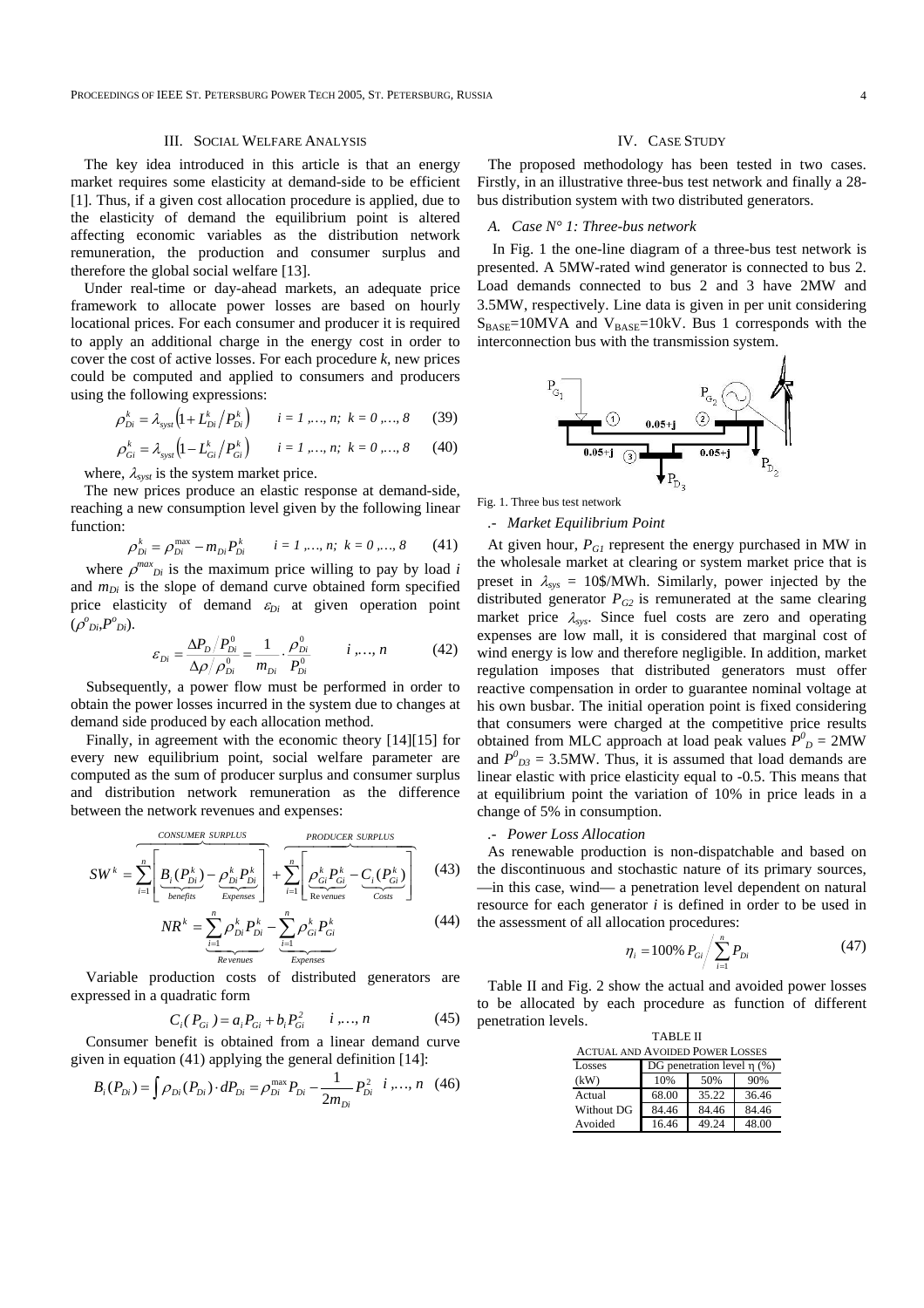The power losses computed disregarding the influence of the distributed generator are 84.46kW. It is observed that minimum power losses were reached when DG penetration level is 69%.



Fig. 2. Distribution Losses as function of DG penetration level  $(\eta_2)$ .

Table III provides the percentage of total losses allocated to generators and loads –calculated as *100%xLGi/L* and  $100\%xL_D/L$ – using three penetration levels for the eightcompared procedures: 10, 50 and 90% respectively.

TABLE III PERCENTAGE OF LOSSES ALLOCATED USING THE EIGHT COMPARED LOSS ALLOCATION PROCEDURES

| Loss        | Losses Allocated (%)                                                 |       |        |           |       |          |                 |          |          |  |
|-------------|----------------------------------------------------------------------|-------|--------|-----------|-------|----------|-----------------|----------|----------|--|
| Allocation  | DG penetration level $\eta$ (%)                                      |       |        |           |       |          |                 |          |          |  |
| Procedure   | 10%                                                                  |       |        | 50%       |       |          | 90%             |          |          |  |
|             | $P_{D3}$<br>$P_{D3}$<br>$P_{G2}$<br>$P_{D2}$<br>$P_{G2}$<br>$P_{D2}$ |       |        |           |       |          | $P_{G2}$        | $P_{D2}$ | $P_{D3}$ |  |
| MLC         | $-18.6%$                                                             | 67.7% | 161.2% | $-54.8%$  | 39.9% | 223.4%   | 110.0%          | $-44.4%$ | 142.0%   |  |
| RMLC        | $-8.9%$                                                              | 32.2% | 76.7%  | $-26.3%$  | 19.1% | 107.2%II | 53.0%           | $-21.4%$ | 68.4%    |  |
| <b>ZBUS</b> | 64.0%                                                                | 4.4%  | 31.6%  | 38.6%     | 1.2%  | 60.2%    | 30.2%           | 11.6%    | 58.2%    |  |
| <b>PR</b>   | 50.0%                                                                | 18.2% | 31.8%  | 50.0%     | 18.2% | 31.8%    | 50.0%           | 18.2%    | 31.8%    |  |
| MW-mile     | 50.0%                                                                | 20.8% | 29.2%  | 50.0%     | 14.6% | 35.4%    | 50.0%           | 24.6%    | 25.4%    |  |
| <b>PS</b>   | 50.0%                                                                | 13.0% | 37.0%  | 50.0%     | 1.9%  | 48.1%    | 50.0%           | 0.0%     | 50.0%    |  |
| Avoid-PR    | $-24.5%$                                                             | 45.7% | 80.0%  | $-139.8%$ | 87.2% |          | 152.6% - 131.4% | 84.1%    | 147.1%   |  |
| Avoid-PS    | $-24.5%$                                                             | 40.3% | 85.5%  | $-139.8%$ | 76.8% |          | 163.0% - 131.4% | 74.0%    | 157.2%   |  |

 The results show that marginal allocation MLC derives in volatile values producing an over recovery of power losses for all DG penetration levels. For instance, when DG penetration level is equal to 50%, losses allocated to consumers and producers are  $-54.8\% + 39.9\% + 223.4\% = 208.5\%$ . When the DG penetration level is low (10%) and marginal approaches are applied, it is observed that generator 2 is rewarded by his contribution in loss reduction and both loads must pay for their contribution in loss increase. On the contrary, when DG penetration is high (90%) generator 3 and load 3 must pay for formed losses and load 2 is rewarded by his contribution in loss reduction. Also, Zbus, PR, MW-mile, and PS approaches, derive in positive charges. This means that loads and generators were penalized by formed power losses. PR, MW-mile and PS approach 50% of power losses were allocated to generator 2.



Fig. 3. Percentage of losses allocated for  $\eta_2 = 50\%$ 

Under approaches based on avoided costs, it is seen that generator 2 is rewarded with negative losses and both loads must pay for their contribution in loss increase. In Fig 3, it is seen that under penetration levels between 10% and 70%, avoided procedures have great volatility behaving as a marginal approach.

## *.- Social Welfare Evaluation*

 Since demand behavior is dependent of energy prices, after the application of every loss allocation procedure is possible to obtain new operation points applying equations (39-41). Table IV presents the new operation points referred to each allocation procedure considering DG penetration of 50% in wind farm 2.

TABLE IV

| NEW OPERATION POINTS FOR THE EIGHT COMPARED                    |                      |                       |          |          |        |                                                              |        |        |        |  |
|----------------------------------------------------------------|----------------------|-----------------------|----------|----------|--------|--------------------------------------------------------------|--------|--------|--------|--|
| LOSS ALLOCATION PROCEDURES WHEN DG PENETRATION $\eta_2 = 50\%$ |                      |                       |          |          |        |                                                              |        |        |        |  |
| Loss                                                           | Production<br>Demand |                       |          |          | Losses | <b>Nodal Prices</b>                                          |        |        |        |  |
| Allocation                                                     | $P_{G1}$             | $P_{G2}$              | $P_{D2}$ | $P_{D3}$ | L      | $\rho_{\rm G1}$<br>$\rho_{G2}$<br>$\rho_{D3}$<br>$\rho_{D2}$ |        |        |        |  |
| Procedure                                                      |                      | kW<br>(S/MWh)<br>(pu) |          |          |        |                                                              |        |        |        |  |
| MLC                                                            | 0.279                | 0.275                 | 0.200    | 0.350    | 35.220 | 10.000                                                       | 10.070 | 10.070 | 10.225 |  |
| <b>RMLC</b>                                                    | 0.281                | 0.275                 | 0.200    | 0.352    | 35.698 | 10.000                                                       | 10.034 | 10.034 | 10.108 |  |
| <b>ZBUS</b>                                                    | 0.282                | 0.275                 | 0.201    | 0.353    | 35.904 | 10.000                                                       | 9.951  | 10.002 | 10.061 |  |
| PR                                                             | 0.282                | 0.275                 | 0.200    | 0.353    | 35.994 | 10.000                                                       | 9.936  | 10.032 | 10.032 |  |
| MW-mile                                                        | 0.282                | 0.275                 | 0.200    | 0.353    | 35.984 | 10.000                                                       | 9.936  | 10.026 | 10.036 |  |
| <b>PS</b>                                                      | 0.282                | 0.275                 | 0.201    | 0.353    | 35.950 | 10.000                                                       | 9.936  | 10.003 | 10.048 |  |
| Avoid-PR                                                       | 0.279                | 0.275                 | 0.199    | 0.351    | 35.437 | 10.000<br>Ш                                                  | 10.179 | 10.154 | 10.154 |  |
| Avoid-PS                                                       | 0.279                | 0.275                 | 0.199    | 0.351    | 35.409 | 10.000                                                       | 10.179 | 10.135 | 10.164 |  |

 The results indicate that reconciled procedures —as RMLC, Zbus, PR, MW-mile, PS, Avoid-PR and Avoid-PS procedures— derive in nodal prices lower than the prices obtained from MLC method. These conditions encourage an increase in load consumption as consequence of responsiveness of demand and therefore yield in an increase of power losses. In fact, maximum power losses were achieved under PR approach. Also, the lowest power losses were achieved under MLC approach and the highest under PR approach.

TABLE V DISTRIBUTION NETWORK REMUNERATION AND SOCIAL WELFARE

| Loss        |           | Distribution Remuneration (cts\$/hr) | Social Welfare (\$/hr)          |        |        |         |
|-------------|-----------|--------------------------------------|---------------------------------|--------|--------|---------|
| Allocation  |           | DG penetration level $\eta$ (%)      | DG penetration level $\eta$ (%) |        |        |         |
| Procedure   | 10%       | 50%                                  | 10%                             | 50%    | 90%    |         |
| MLC.        | 75.0129   | 38.1861                              | 39.2304                         | 62.183 | 83.620 | 104.455 |
| RMLC        | $-0.6061$ | $-0.2492$                            | $-0.1198$                       | 62.937 | 84.003 | 104.848 |
| <b>ZBUS</b> | $-1.5431$ | $-0.5117$                            | $-0.2374$                       | 62.937 | 84.004 | 104.849 |
| PR          | $-1.3623$ | $-0.6555$                            | $-0.3601$                       | 62.941 | 84.005 | 104.848 |
| MW-mile     | $-1.3775$ | $-0.6373$                            | $-0.4160$                       | 62.940 | 84.005 | 104.849 |
| PS          | $-1.3389$ | $-0.5817$                            | $-0.2256$                       | 62.940 | 84.005 | 104.849 |
| Avoid-PR    | $-0.4945$ | $-0.1562$                            | $-0.5574$                       | 62.940 | 84.005 | 104.849 |
| Avoid-PS    | $-0.4701$ | $-0.1053$                            | $-0.4775$                       | 62.940 | 84.005 | 104.849 |

 The table V shows the distribution network remuneration (NR) and social welfare results (SW) computed using equations (44) and (43) respectively for the three DG penetration levels.



Fig. 4. Network remuneration for different DG penetration levels  $(\eta_2)$ .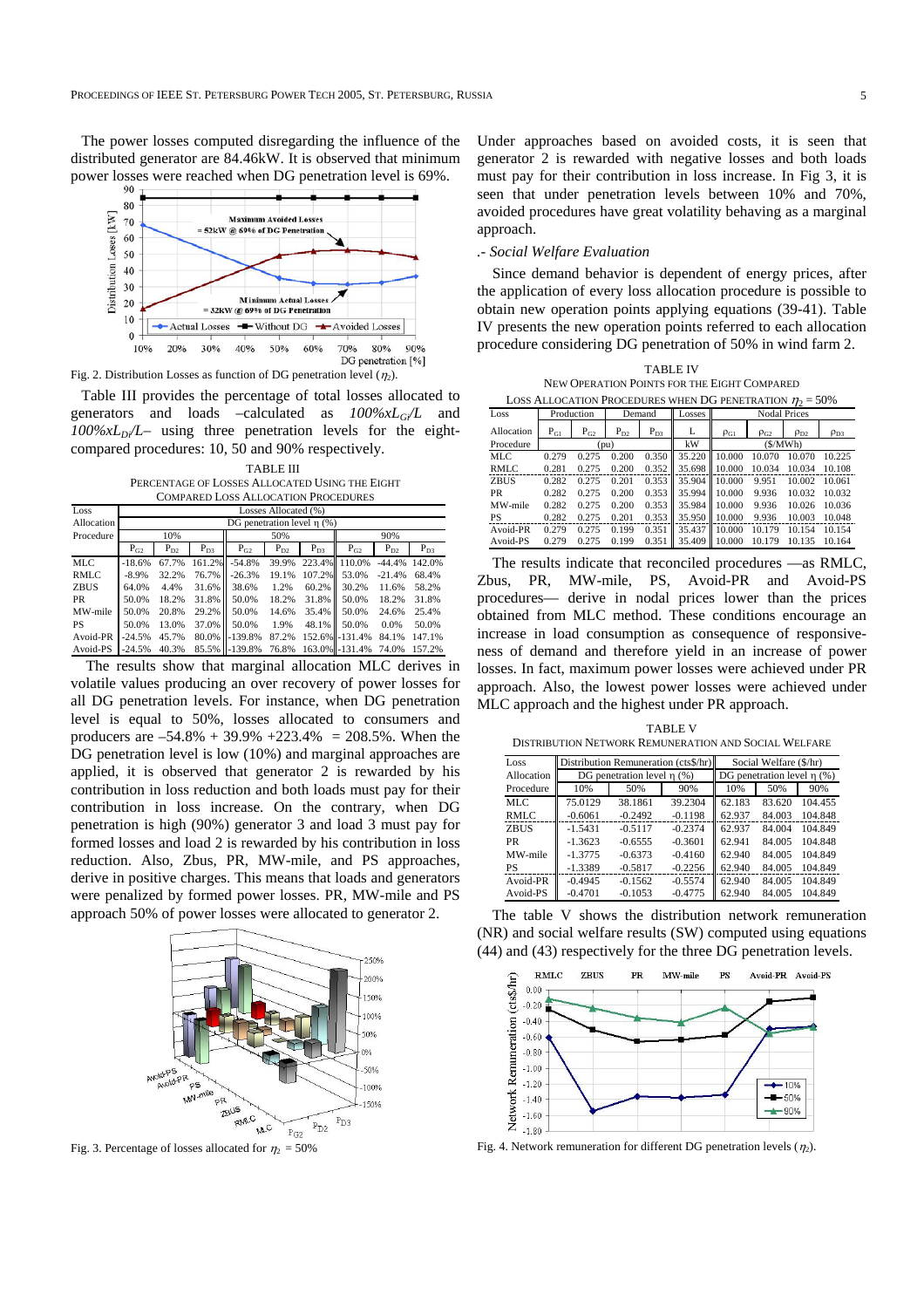It is observed that the network remuneration behavior as function of  $\eta$  is similar than presented by actual losses curve in Fig. 2. In fact, under MLC approach, the minimum NR value is achieved at same point ( $\eta_2$  = 69%). All reconciled procedures derive in negative remuneration values at similar social welfare level. As seen in Fig 4, only RMLC and Avoided methods were able to guarantee network remuneration near to zero for all DG penetration levels.

## *B. Case N° 2: 28-bus network*

As shown in Fig. 5 a 28-bus 15kV distribution system is used to apply the proposed methodology. The test system comprises 25 demands and 2 wind farms connected at bus 27 and 28 respectively. Each wind farm has a generation capacity of 15MW. Due to regulatory requirements both wind farms must generate reactive power (using VAR compensation, if required) in order to guarantee a nominal voltage level at their own busbar. Data line can be found in [10].



### *.- Market Equilibrium Point*

Transmission system is linked with the distribution network through the interconnection node (bus 1). Energy is purchased at wholesale market at clearing market price λ*sys*=30\$/MWh. Regulation imposes that energy injected by the wind farms  $P_{G27}$ and  $P_{G28}$  are remunerated at the same clearing market price  $\lambda_{sys}$ . At equilibrium point total active and reactive demand are 15.5MW and 4.6MVAr respectively. All loads have price elasticity equal to -0.5. For each penetration level, the initial operation point is fixed at the price results of MLC approach at the peak power load specified in the line data.



Fig. 6. Distribution system losses

## *.- Power Loss Allocation and Social Welfare Analysis*

Fig. 6 shows the losses *L* produced in the system by the interaction of both wind farms thought the DG penetration level computed using equation (47). For instance,  $\eta_{27} = 10\%$  implies that wind farm connected at bus 27 injects  $P_{G27} = 1550$ kW. The minimum losses in the system (485kW) were reached when  $\eta_{27}$  $= 30\%$  and  $\eta_{28} = 20\%$ . Also, it is achieved that power losses disregarding the impact of both wind farms are 1290kW. Fig. 7 shows the behavior of actual and avoided power losses as function of DG penetration levels



It is seen that at given penetration levels, wind farms are not able to avoid power losses. For instance, when  $\eta_{27} = 30\%$  and  $\eta_{28}$  > 75% actual power losses are greater than the losses without DG and avoided losses become negative. Due to lack of space, loss allocation results were not included in this paper. The social welfare and distribution network remuneration results were computed directly using equations (43) and (44) and seven combinations of DG penetration levels for both wind farms. Results are presented in Tables VI and VII.

TABLE VI SOCIAL WELFARE

| Loss        | Social Welfare (\$/hr)                                                    |        |        |         |        |        |        |  |  |  |
|-------------|---------------------------------------------------------------------------|--------|--------|---------|--------|--------|--------|--|--|--|
| Allocation  | DG penetration level $\eta_{27}(\%)$ - $\eta_{28}(\%)$                    |        |        |         |        |        |        |  |  |  |
| Procedure   | 90%-20%<br>30%-50%<br>30%-90%<br>10%-20%<br>30%-10%<br>30%-20%<br>50%-20% |        |        |         |        |        |        |  |  |  |
| MLC         | 694.82                                                                    | 735.22 | 844.72 | 966.41  | 677.54 | 776.09 | 817.59 |  |  |  |
| RMLC        | 709.56                                                                    | 748.65 | 861.03 | 999.93  | 703.28 | 792.35 | 867.58 |  |  |  |
| <b>ZBUS</b> | 709.82                                                                    | 748.84 | 861.07 | 999.94  | 704.01 | 792.42 | 868.13 |  |  |  |
| <b>PR</b>   | 709.88                                                                    | 748.92 | 861.12 | 1000.11 | 704.27 | 792.54 | 870.96 |  |  |  |
| MW-mile     | 709.85                                                                    | 748.89 | 861.09 | 1000.04 | 704.17 | 792.54 | 871.19 |  |  |  |
| <b>PS</b>   | 709.85                                                                    | 748.88 | 861.09 | 1000.10 | 704.13 | 792.51 | 870.25 |  |  |  |
| Avoid-PR    | 709.46                                                                    | 748.61 | 861.20 | 1000.54 | 703.44 | 792.96 | 871.63 |  |  |  |
| Avoid-PS    | 709.52                                                                    | 748.67 | 861.26 | 1000.60 | 703.05 | 793.47 | 873.11 |  |  |  |

 Similarly to the previous case, MLC procedure derives in high volatile prices with a considerable loss of social welfare respect to reconciled procedures. In addition, it is important to refer that social welfare grows when the penetration level is increased due to the low marginal cost of renewable energy. The social welfare is improved when high cost energy purchased at the market is substituted by renewable energy.

 Minimal power losses were achieved using the MLC pricing framework. This approach leads in the competitive prices that send the correct economic signals to all market agents yielding on full-powered incentives for cost loss minimization. However, these prices produce high price volatility and a considerable loss of social welfare as product of positive network remuneration. For all penetration levels, it is noticed that reconciled procedures are unable to ensure revenue reconciliation of losses.